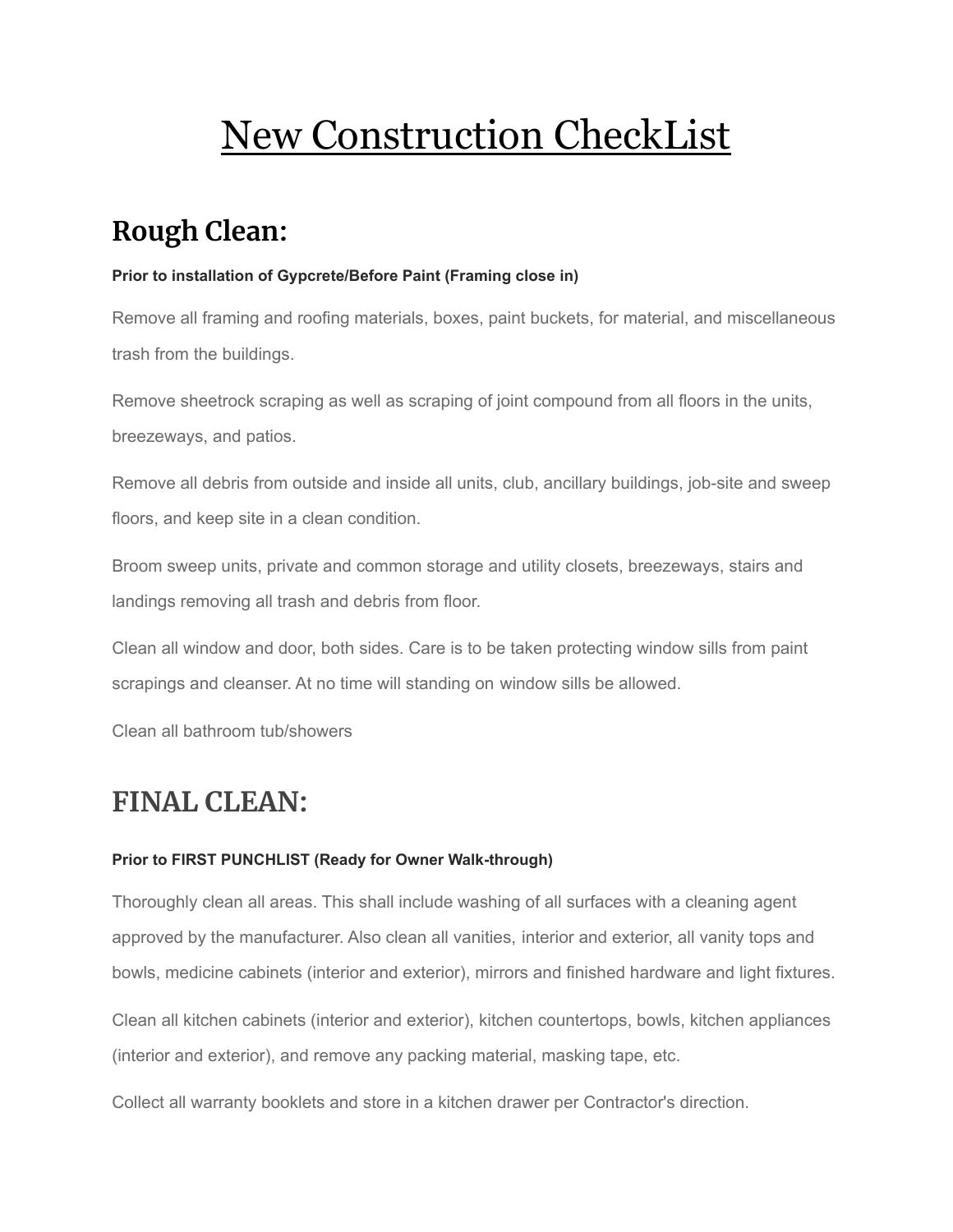Clean all windows and doors, interiors and exteriors, including removal of all extraneous foreign substances from glass, tracks and frames with a non-corrosive and non-abrasive cleanser.

Install window screens.

Wipe and wash all wire shelving.

Clean fireplace, hearth, and surround.

Clean all light fixtures, including bulbs.

Clean mechanical equipment to include air handlers, hot water heaters, meters piping, valves, etc. by wiping down with a mild cleanser

Wipe-down all finished wood products with a coat of "Old English" Lemon Oil or equal.

Remove protective covering from flooring and dispose of in on-site dumpster provided.

Vacuum all carpeted floor areas.

Clean all vinyl and ceramic floor areas with a mild detergent.

Wax all vinyl flooring with compatible waxing products to restore a clean and finished look.

Verify with the Contractor the type of vinyl flooring installed so as not to damage the surface.

Thoroughly sweep and wet mop, with disinfectant, all unfinished areas, breezeways and patios.

Clean all private and common storage and utility closets.

Sweep and wash building entries, decks, breezeways, spot wash lower level of siding patios and lead walks.

### **POWDER PUFF CLEAN:**

#### **After completion of FINAL PUNCHLIST (Turnover ready)**

Wipe down all fixtures, counter tops, cabinets, appliances, mirrors, and hardware.